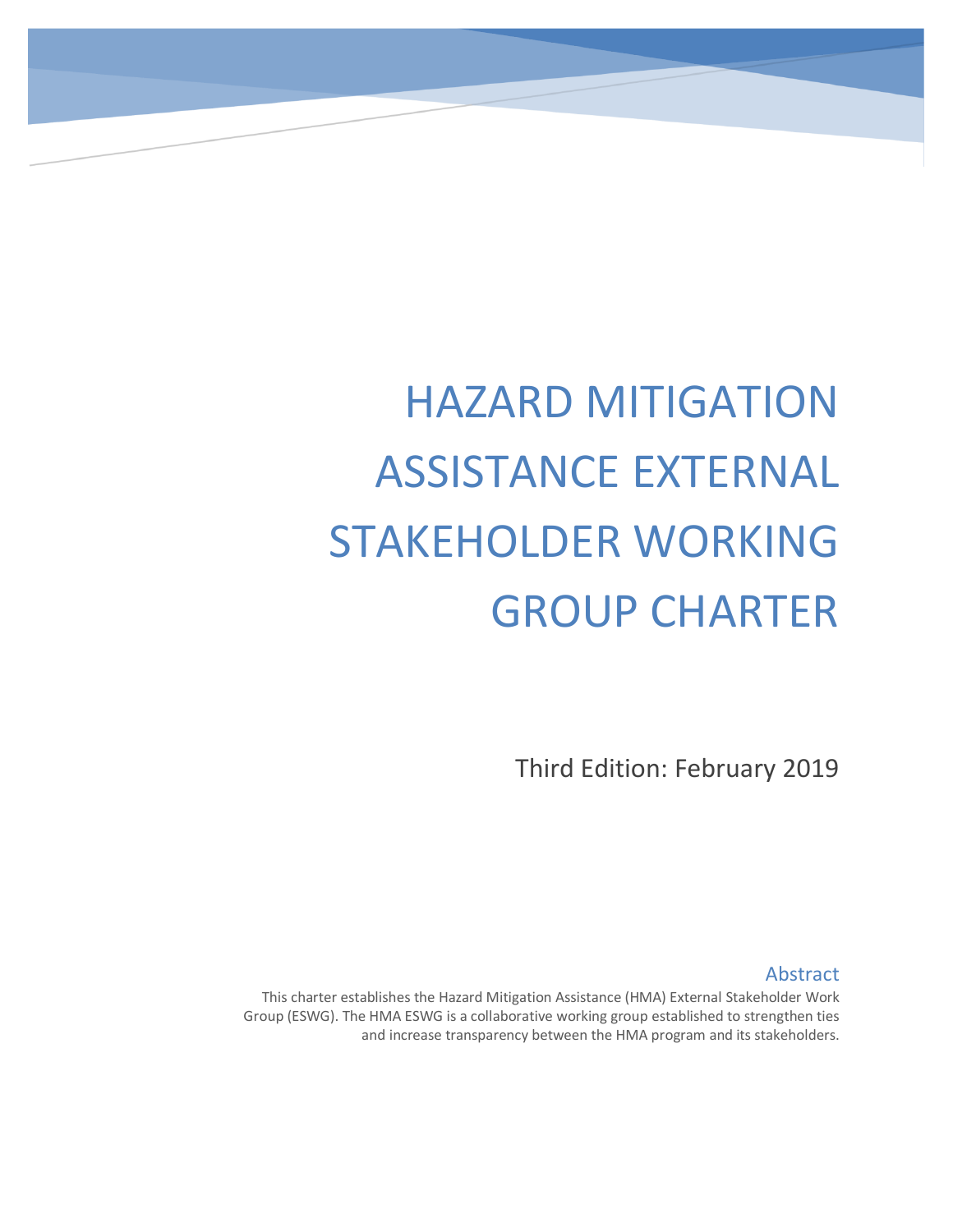

# Federal Insurance and Mitigation Administration

# Contents

| 1. |      |  |
|----|------|--|
|    | 1.1. |  |
|    | 1.2. |  |
| 2. |      |  |
| З. |      |  |
| 4. |      |  |
| 5. |      |  |
|    | 5.1. |  |
|    | 5.2. |  |
|    | 5.3. |  |
|    | 5.4. |  |
|    | 5.5. |  |
|    | 5.6. |  |
| 6. |      |  |
|    |      |  |
| 7. |      |  |
|    | 7.1. |  |
|    | 7.2. |  |
| 8. |      |  |
|    | 8.1. |  |
|    | 8.2. |  |
|    | 8.3. |  |
|    | 8.4. |  |
|    | 8.5. |  |
|    | 8.6. |  |
| 9. |      |  |

<sup>&</sup>quot;FEMA's mission is to support our citizens and first responders to ensure that as a nation we work together to build, sustain, and Improve our capability to prepare for, protect against, respond to, recover from, and mitigate all hazards."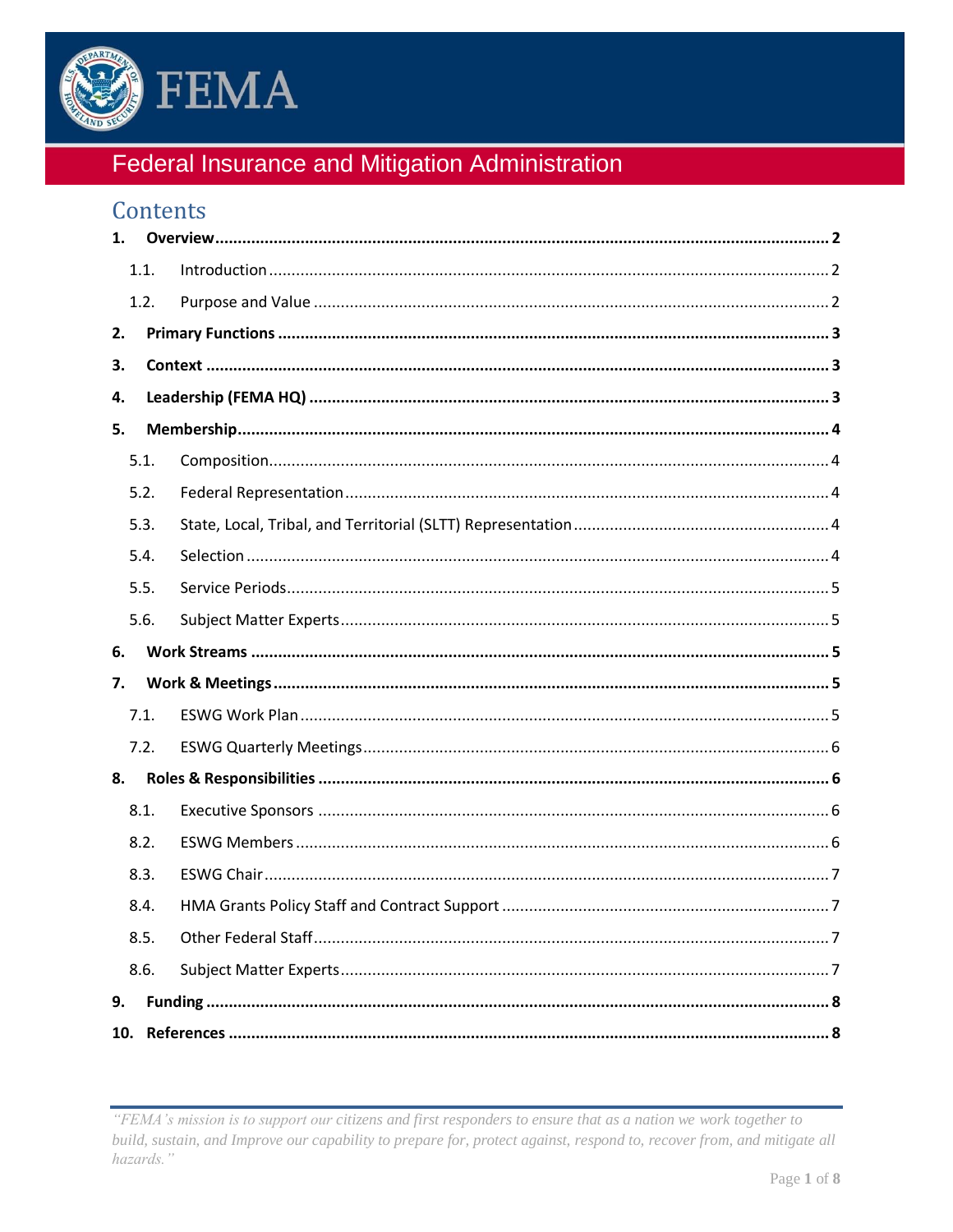## <span id="page-2-0"></span>**1. Overview**

This charter establishes and describes the structure of the Hazard Mitigation Assistance (HMA) External Stakeholder Working Group (ESWG). The ESWG will review this charter annually and determine if any updates or changes are necessary.

### <span id="page-2-1"></span>*1. 1. Intro du ct io n*

The External Stakeholder Working Group will provide an opportunity for FEMA staff to increase engagement and transparency with non-federal partners in the HMA programs at the state, local community or jurisdiction, tribal nation, or territorial (SLTT) levels. The HMA programs provide pre- and post-disaster funding to implement mitigation actions in communities across the country. The Pre-Disaster Mitigation (PDM) program and the Flood Mitigation Assistance (FMA) program are both funded by an annual appropriation. The Hazard Mitigation Grant Program (HMGP) provides funding as a result of a Presidentially declared disaster.

The intent of the ESWG is to:

- Maintain open the channels of communication between federal staff and state, local, tribal, and territorial mitigation staff;
- Gather insight into mitigation and/or HMA program issues from the state, local, tribal, or territorial perspective;
- Increase transparency in HMA goals, program priorities, and policy development;
- Help HMA provide a consistent, predictable experience for external stakeholders; and,
- Delve more deeply into issues identified during the Hazard Mitigation Stakeholder Workshop.

The Workshop included a series of listening sessions designed to collect feedback from state, local, tribal, and territory stakeholders on ways in which HMA can improve communication, facilitate implementation of the programs, ensure policies and programs meet existing needs, and better engage stakeholders.

Input from the ESWG will support FEMA in its efforts to streamline and strengthen HMA program delivery overall, provide better customer service to external stakeholders, and facilitate effective and expedient pre-disaster mitigation planning and mitigation projects that reduce risk and post-disaster community recovery.

#### <span id="page-2-2"></span>*1. 2. Purpo se and V alu e*

The stated purpose of the HMA ESWG is to increase engagement and transparency with non-federal partners in hazard mitigation, including states, local communities and jurisdictions, tribal nations, and territories (SLTT).

Working towards this purpose, the HMA ESWG will provide a venue to open the channels of communication between Federal staff and SLTT stakeholders, gather the perspective and insight into mitigation and/or program issues from the SLTT perspective, and increase transparency in HMA goals, program priorities, and policy development.

*<sup>&</sup>quot;FEMA's mission is to support our citizens and first responders to ensure that as a nation we work together to build, sustain, and Improve our capability to prepare for, protect against, respond to, recover from, and mitigate all hazards."*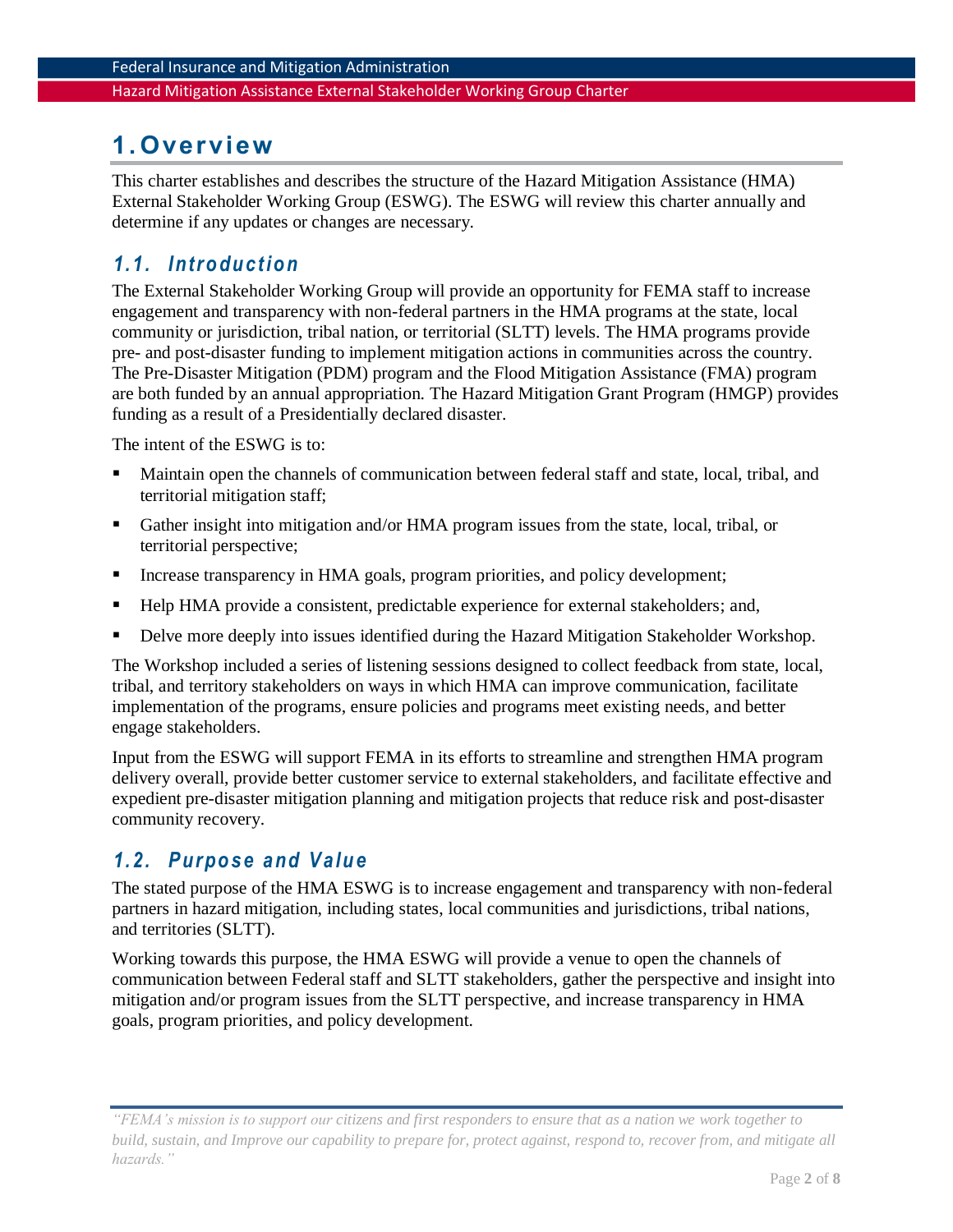## <span id="page-3-0"></span>**2. Primary Functions**

The primary functions of the ESWG include the following:

- Operate as a working body that acts as a bridge between Federal staff and SLTT stakeholders, by providing insight and external perspective on HMA priorities, issues, and program resources;
- **EXUPPORT FEMA** as it streamlines and strengthens HMA program delivery overall;
- Provide appropriate customer service to external stakeholders;
- Facilitate effective and expedient pre-disaster mitigation planning and post-disaster mitigation implementation;
- Delve more deeply into issues identified during the Hazard Mitigation Stakeholder Workshop and HMA Café, to ensure we are providing a consistent experience for external stakeholders;
- Bring unique perspectives on HMA communications, and offer insight into or help craft communication related resources;
- Act as the points of contact for other non-federal stakeholders; and,
- Participate as a key partner in future efforts from HMA Headquarters (HQ) on surveys and outreach to SLTT stakeholders.

# <span id="page-3-1"></span>**3. Context**

Over the last year (i.e., 2016) within FEMA's HMA Division, strategic and intentional engagement with stakeholders has grown as an area of interest for FEMA leadership and staff, as well as HMA stakeholders. Each group has expressed a strong interest in improving stakeholder engagement and communication.

This group, the HMA External Stakeholder Working Group is one of the mechanisms being used to shift HMA towards a stronger, better positioned, more organized, and more informed future state. Building on the momentum and continued energy surrounding stakeholder engagement, HMA leadership articulated that this effort coincides with other, broader elements of continuous program improvement within HMA. Governance

# <span id="page-3-2"></span>**4. Leadership (FEM A HQ)**

The ESWG leadership includes two roles from FEMA HQ: Executive Sponsor and Chair.

- **ESWG Executive Sponsors** include the HMA Division Director, the Assistant Administrator for Mitigation, and the Deputy Assistant Administrator for Mitigation.
- **ESWG Chair** role will be filled by a FEMA HO, HMA Branch Chief or designee, in consultation with HMA leadership.

*<sup>&</sup>quot;FEMA's mission is to support our citizens and first responders to ensure that as a nation we work together to build, sustain, and Improve our capability to prepare for, protect against, respond to, recover from, and mitigate all hazards."*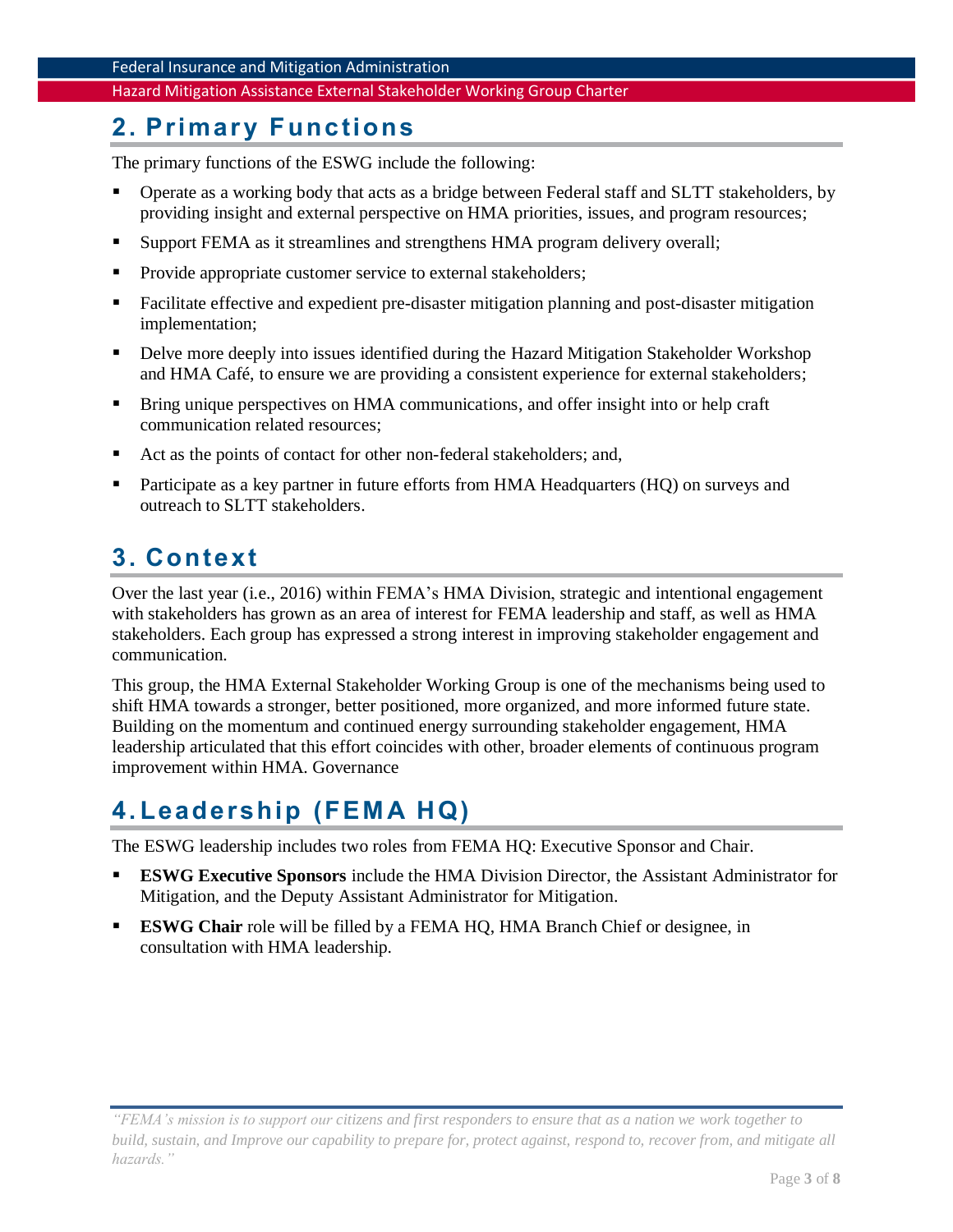## <span id="page-4-0"></span>**5. Membership**

ESWG members provide valuable input, feedback, and insight into HMA resources to support HMA as it delivers robust, responsive programs that help stakeholders mitigate the loss of life or property due to natural hazards.

#### <span id="page-4-1"></span>*5. 1. Co mp o si ti on*

ESWG membership includes state, local, tribal, territorial, and Federal government representatives. The ESWG consists of the twelve (12) members outlined in sections 5.2 and 5.3.

#### <span id="page-4-2"></span>*5. 2. Fed eral R epresen tati on*

The primary Federal entities represented on the ESWG include:

- **FEMA HMA HQ Representative and Chair:** There is one (1) FEMA HQ, HMA Branch Chief or designee, representative. This member is also be the ESWG Chair.
- **FEMA HMA Regional Representatives:** There are two (2) FEMA HMA Regional representatives. The two Regional member positions are filled via the competitive application process.

## <span id="page-4-3"></span>*5. 3. Stat e, Lo cal , Tri b al , and T errit ori al (SL TT) R epr esent at io n*

Representation for state, local, tribal nation, and territorial stakeholders on the ESWG includes:

- **State or Territorial Representatives:** There are three (3) members who are HMA stakeholders at the state or territorial level currently working in a role that directly relates to HMA programs.
- Local/regional Representatives: There are three (3) members who are HMA stakeholders at the local or regional level currently working in a role that directly relates to HMA programs. Note that local/regional representatives could include representatives from either single-jurisdiction bodies or multi-jurisdictional bodies (e.g., counties, regional planning commissions, council of governments).
- **Tribal Representatives:** There are three (3) members who are HMA stakeholders at the tribal nation level currently working in a role that directly relates to Hazard Mitigation Assistance programs.

## <span id="page-4-4"></span>*5. 4. Select io n*

The ESWG member selection process is competitive and balances diverse perspectives on a number of dimensions, including but not limited to:

- Community type,
- Geographic area represented, and
- Level of experience with HMA programs.

Active ESWG members will contribute to future membership selections.

*<sup>&</sup>quot;FEMA's mission is to support our citizens and first responders to ensure that as a nation we work together to build, sustain, and Improve our capability to prepare for, protect against, respond to, recover from, and mitigate all hazards."*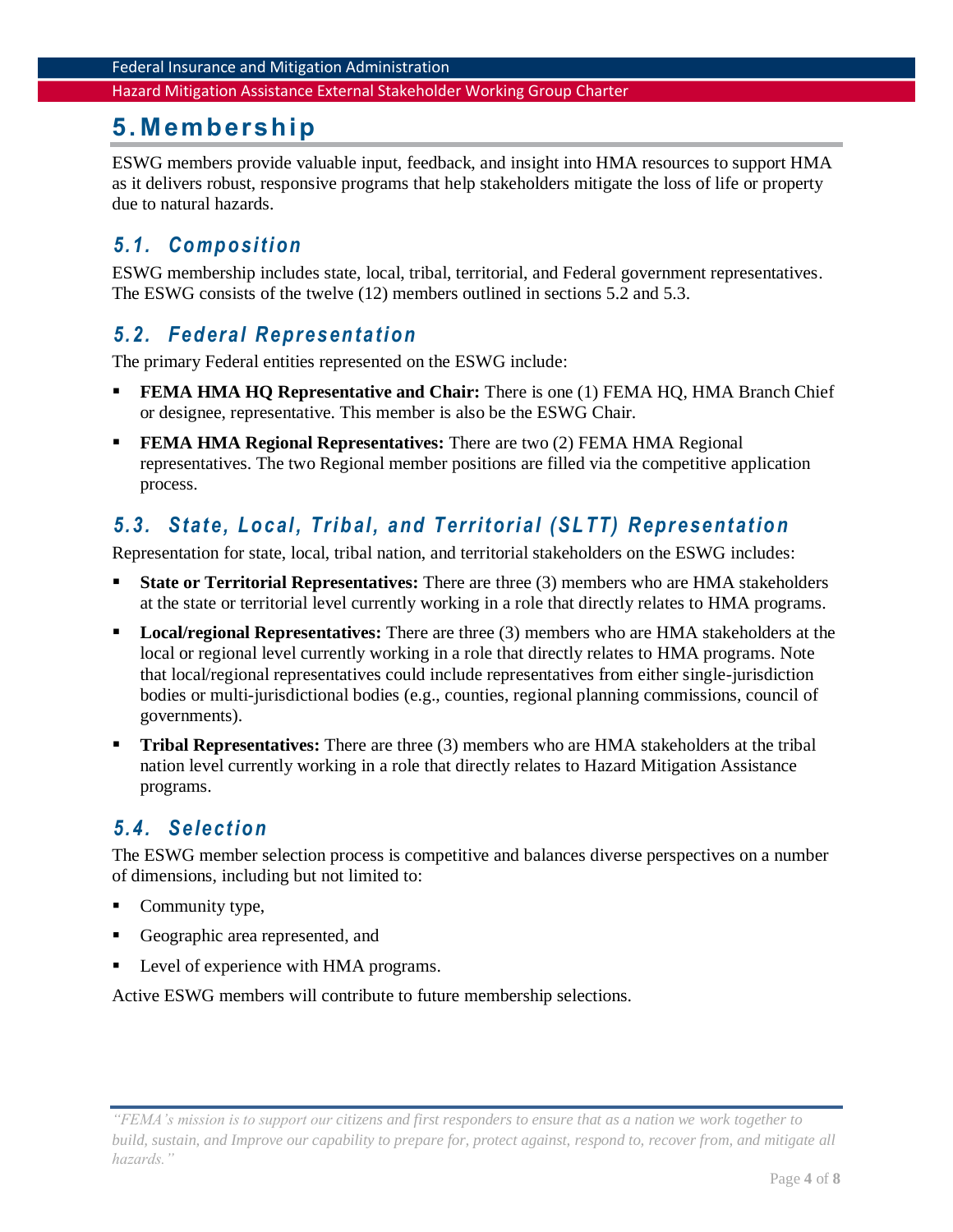#### <span id="page-5-0"></span>*5. 5. Ser vi ce Per io d s*

- The ESWG will establish rotating service periods to ensure continuity of work and to manage the transfer of institutional knowledge from year to year.
- Each ESWG service period will last 2 calendar years, with detailed start and end dates to be determined by active ESWG members and the ESWG Chair.
- Consecutive service periods may be possible and are decided at the discretion of the ESWG Chair, in consultation with active ESWG members.
- If an ESWG member leaves the ESWG mid-term, the ESWG Chair will confer with active ESWG members and determine an appropriate course of action.

#### <span id="page-5-1"></span>*5. 6. Sub ject M att er E xp ert s*

While not ESWG members, other Federal, state, local, tribal, or territorial staff with relevant subject matter expertise may attend and participate in ESWG meetings on an ad-hoc basis when appropriate. These subject matter experts may be particularly helpful when the ESWG addresses items that fall outside the purview of the ESWG or HMA more broadly. For example, it could be helpful for FEMA Office of Environmental Planning and Historic Preservation (EHP) staff to attend when discussing EHP review processes. Involvement of other Federal staff is at the discretion of the ESWG Chair.

## <span id="page-5-2"></span>**6. Work Streams**

Based upon available resources, the ESWG may establish (A) standing, semi-permanent works streams or (B) ad-hoc work teams, as needed. All work streams adhere to a set of standards:

- Each work stream will have both a Lead (must be an ESWG member) and a Deputy (not required to be an ESWG member) to manage and guide work stream activities. The purpose of having two leaders identified for each work stream is to provide sufficient coverage and support.
- Work streams may carry out liaison-type efforts or conduct targeted research that guides development and dissemination of meaningful HMA communications products and stakeholder engagement strategies.
- Each work stream will regularly report to and inform the ESWG of actions it has taken and major developments.

# <span id="page-5-3"></span>**7. Work & Meetings**

#### <span id="page-5-4"></span>*7. 1. ESWG W ork Pl an*

Each year, the ESWG will select annual goals to pursue and will develop a work plan to meet said goals. Once the goals and work plan have been set, they may be used to guide the agenda and discussion of ESWG Quarterly Meetings.

*<sup>&</sup>quot;FEMA's mission is to support our citizens and first responders to ensure that as a nation we work together to build, sustain, and Improve our capability to prepare for, protect against, respond to, recover from, and mitigate all hazards."*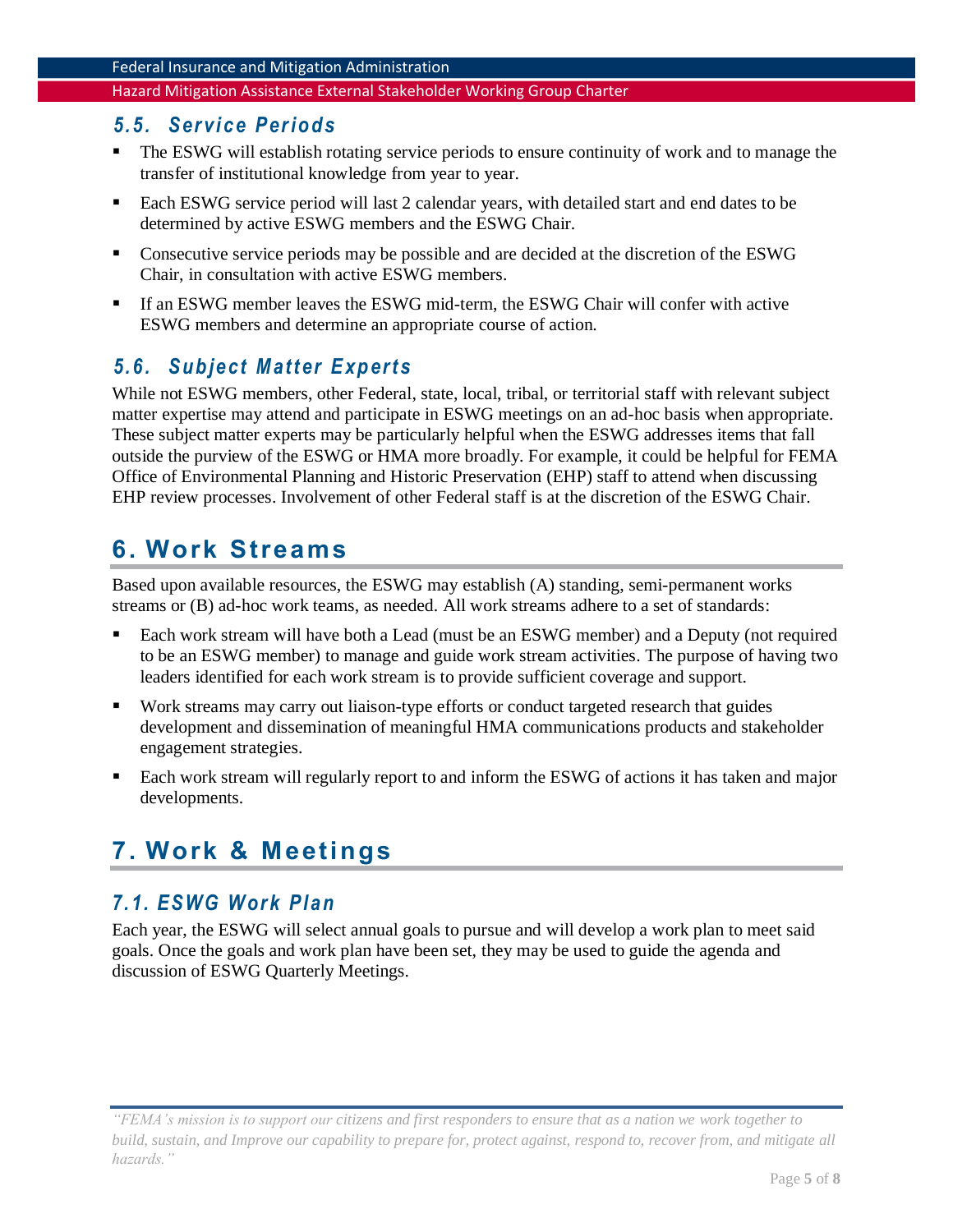#### <span id="page-6-0"></span>*7. 2. ESWG Q uart er l y M eet in gs*

The ESWG Chair will convene a meeting of the full ESWG on a regular basis (i.e., roughly once per quarter) as needed to discuss progress on HMA ESWG activities and promote decision making among the group.

- Agendas will reflect input from ESWG members, SLTT representatives, relevant HMA stakeholders, and other sources as applicable (e.g., annual ESWG Work Plan, input from the HMA Café).
- HMA ESWG members are expected to attend and participate in meetings and complete assignments according to the agreed-upon work plan.
- HMA ESWG members will serve as a liaison with the wider community of external stakeholders, ensuring stakeholder perspectives are represented in work products and decision making.

# <span id="page-6-1"></span>**8. Roles & Responsibilities**

#### <span id="page-6-2"></span>*8. 1. Execut i ve S po n sor s*

Though not ESWG Members per se, Executive Sponsors may be responsible for:

- Championing HMA ESWG by sharing messages and promoting accountability;
- Addressing escalations of critical risks, issues, and schedule conflicts;
- Making key decisions, as necessary; and,
- Attending and participating in HMA ESWG and status reporting meetings as appropriate.

#### <span id="page-6-3"></span>*8. 2. ESWG M em b ers*

Member representatives will be responsible for:

- Attending and participating in ESWG meetings, with one meeting per quarter (two virtual meetings and two in-person meetings each year);
- Note that two missed meetings leads to a probation period, during which the ESWG Chair engages the member in question in a conversation (1) to inform them of their probationary status, (2) to explore strategies to help said member re-engage with ESWG meetings, and (3) to communicate that another ESWG meeting absence may lead to dismissal from ESWG membership.
- Providing insight and external perspective on HMA priorities, issues, and program resources;
- Bringing a unique perspective on HMA communications and offering insight into or help craft communications-related resources, as needed;
- Acting as points of contact for other external stakeholders;
- Supporting development of HMA ESWG work plan and schedule;
- Monitoring agreed upon actions coordinated by the ESWG by being responsible for following up with relevant stakeholders or executing relevant tasks;

*<sup>&</sup>quot;FEMA's mission is to support our citizens and first responders to ensure that as a nation we work together to build, sustain, and Improve our capability to prepare for, protect against, respond to, recover from, and mitigate all hazards."*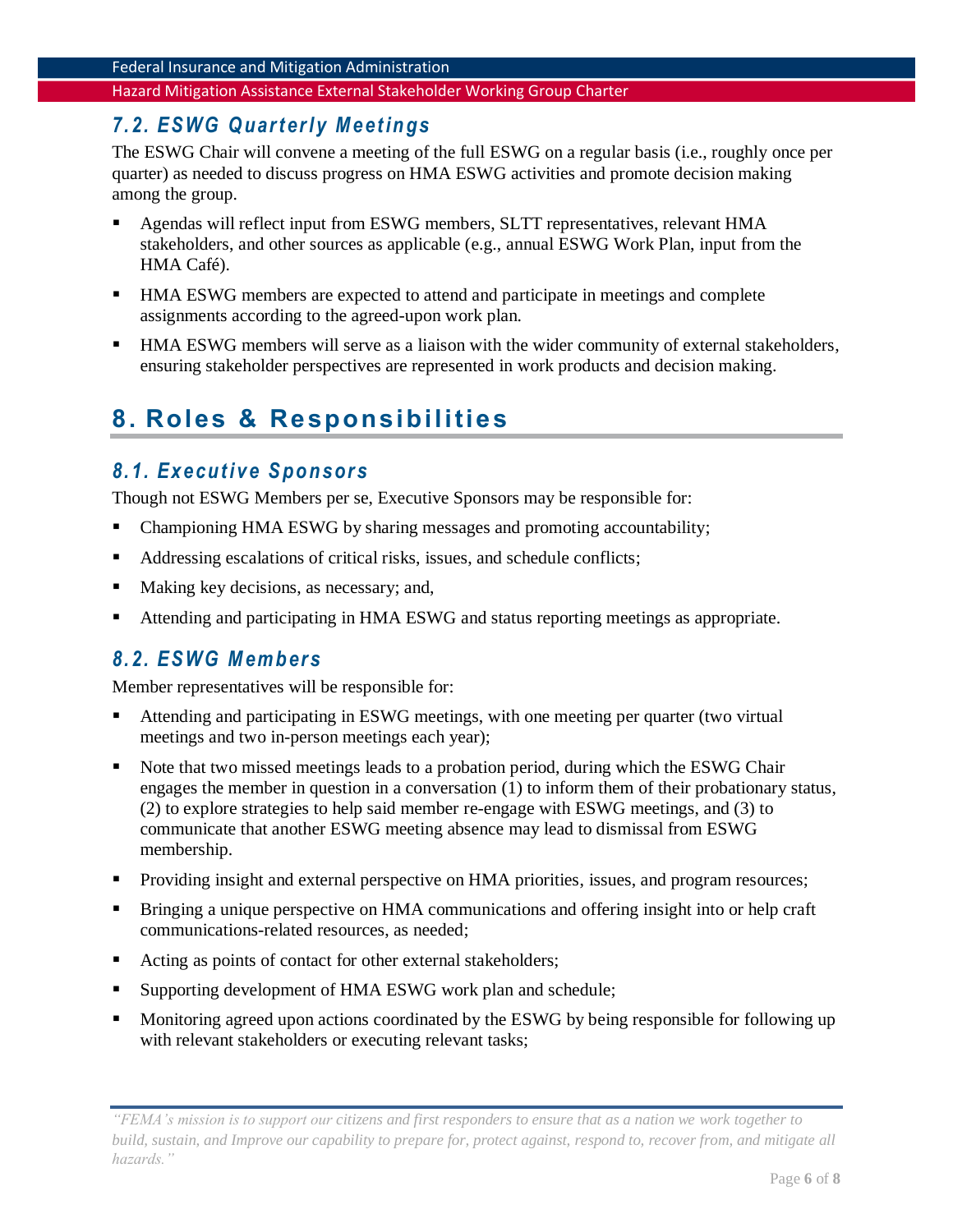- Leading sub-committees/work teams focused on specific topics in between HMA ESWG meetings, as needed; and,
- Seeking consensus on HMA stakeholder engagement-related issues.

## <span id="page-7-0"></span>*8. 3. ESWG C h air*

The Chair will be responsible for:

- Championing HMA ESWG by developing and sharing messages with stakeholders and liaising with HMA and Mitigation Directorate leadership;
- Overseeing development of HMA ESWG approach and work plan;
- Convening, attending, participating in, and leading HMA ESWG working meetings;
- Monitoring action items, risks, issues, and decisions;
- Escalating critical and unresolved risks and issues to Executive Sponsor(s)
- **•** Providing clarity when information shared with the ESWG is confidential or for official use only – and should not be shared with non-ESWG staff; and,
- Contributing to HMA ESWG work products.

## <span id="page-7-1"></span>*8. 4. HM A Grant s Po li cy S taff and C on tract Sup port*

In support of the ESWG, HMA Grants Policy contract support will be responsible for:

- Providing meeting design, planning, and facilitation support for HMA ESWG meetings, as needed;
- Documenting meeting outcomes and action items;
- Supporting development of HMA ESWG approach and schedule; and,
- Offering best practices on stakeholder engagement and communication approaches, strategies, tools, and tactics.

## <span id="page-7-2"></span>*8. 5. Oth er F ed er al St aff*

Though not ESWG members, other Federal staff may be responsible for:

Participating on ad-hoc basis as needed (e.g., FEMA Office of Environmental Planning and Historic Preservation staff will attend when discussing EHP review processes).

#### <span id="page-7-3"></span>*8. 6. Sub ject M att er E xp ert s*

Though not ESWG members, other stakeholders or subject matter experts may be responsible for:

Participating on ad-hoc basis as needed (e.g., a non-member local representative has a project that exemplifies an issue or success story).

*<sup>&</sup>quot;FEMA's mission is to support our citizens and first responders to ensure that as a nation we work together to build, sustain, and Improve our capability to prepare for, protect against, respond to, recover from, and mitigate all hazards."*